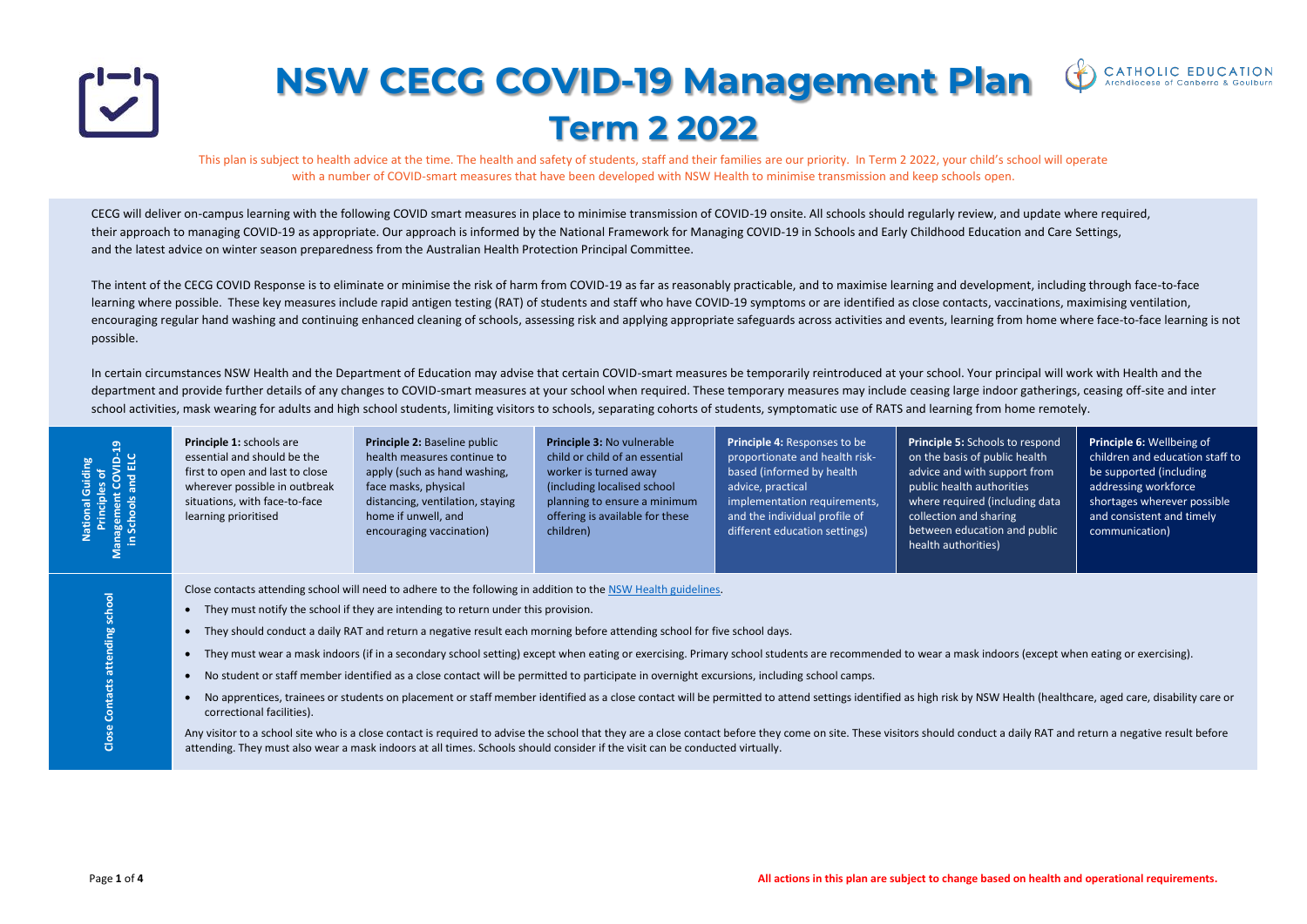The following measures will be in place in all NSW CECG Schools. These measures will be reviewed from time to time based on advice from NSW Health.

- **Vaccination -** All eligible students (ages 5 and over) and all staff are strongly encouraged to be up-to-date with their COVID-19 vaccination. Staff, volunteers and regular visitors who are subject to the the NSW Public Health (COVID-19 Vaccination of Education and Care Workers) Order 2021 must adhere to requirements until the Direction is revoked by NSW Health *(Principle 2).*
- **Physical distancing -** Physical distancing should be maintained on school sites where possible *(Principle 2)*. Density quotients no longer apply.
- Staying home when sick and hygiene requirements Staff, students and visitors must not attend school if they are unwell and will be sent home if they any have symptoms of COVID-19. All staff, visitors and students should at all times maintain appropriate hand and respiratory hygiene *(Principle 2)*.
- **Minimising mixing -** Cohorting is no longer required however where learning cohorts are mixed, schools should consider additional mitigations such as minimising the length of time or the number of students or staff participating in organised activities together. The usual COVID smart behaviours should be encouraged, including physical distancing where possible, practicing good hand and respiratory hygiene practices, and staying home if unwell.
- **Page 2** of **4**  $\frac{1}{2}$  of  $\frac{1}{2}$  of  $\frac{1}{2}$  of  $\frac{1}{2}$  of  $\frac{1}{2}$  of  $\frac{1}{2}$  of  $\frac{1}{2}$  of  $\frac{1}{2}$  of  $\frac{1}{2}$  of  $\frac{1}{2}$  of  $\frac{1}{2}$  of  $\frac{1}{2}$  of  $\frac{1}{2}$  of  $\frac{1}{2}$  of  $\frac{1}{2}$  of  $\frac{1}{2}$  o • Masks - The use of face masks has eased. Staff, Students and visitors are not required to wear masks on school sites though are encouraged to do so where it suits them unless they meet the following circumstances. Where a person is a household contact who is attending school and has not had COVID in the past 12 weeks they are required to wear a mask for the 7 day period of quarantine for the positive case in their household. In line with the [latest advice from NSW Health,](https://www.nsw.gov.au/covid-19/management/advice-for-confirmed#toc-when-can-i-leave-self-isolation) masks are recommended for students and staff who have recovered from COVID-19, completed their 7-day isolation period and are no longer showing symptoms for an additional 3 days (from days 8 – 10 after receiving a positive COVID-19 result). Children K to 2 should not wear masks as they are likely to be worn incorrectly and may present a choking hazard (Principle 2).
	- **Cleaning -** COVID-Safe cleaning practices will be in place in line with the AHPPC endorsed [Information about cleaning and disinfection for schools](https://www.health.gov.au/sites/default/files/documents/2022/02/information-about-cleaning-and-disinfection-for-schools.pdf)*.* This includes routine and regular daily cleaning with escalation to enhanced cleaning where cases have been identified. Enhanced cleaning can be done before or after school/pre-school and provides school/ELC communities with an additional layer of assurance.
	- **Ventilation -** Ventilation systems continue to be adjusted to increase the fresh air being supplied to classrooms that are connected to HVAC systems. Classrooms that are not connected to HVAC systems typically have external ventilation and split system AC units so the fresh air source can be readily controlled. Mechanical ventilation and outdoor areas for learning will continue to be used where appropriate, balanced against weather and temperature considerations *(Principle 2)*.
	- Rapid Antigen Tests Schools will have access to Rapid Antigen Tests for distribution as needed. Staff and students who are symptomatic should not attend the school to collect a Rapid Antigen Test. Those staff and students are encouraged to access testing through a NSW Health testing facility *(Principles 4 and 5)*. The NSW Government is supplying a further 5 RAT tests per person early in Term Two and these will be distributed by schools when received.
	- Supporting Students Schools will continue to support learning from home for students who are medically vulnerable to COVID-19, which is supported by a medical certificate. All students continue to have access to school counsellors remotely or in person. Vulnerable children and children of essential workers will continue to have access to onsite supervision during periods of remote learning (Principles 3 and 6).
	- Supporting Staff School staff are essential workers. All staff have access to wellbeing supports. Teachers/Staff will not be required to deliver remote and on campus learning to the same class at the same time. Staff can attend professional learning and development opportunities on site or off site *(Principle 6)*.
	- Notification Schools/ELCs will continue to receive notifications of positive cases from staff and students. Staff and students who are either diagnosed with COVID-19 or have had an exposure to COVID-19 should comply with the public health advice relating to notification, isolation and quarantine requirements *(Principle 5)*.
	- Communication Schools will communicate to their school communities when a signficant number of cases are recorded. Staff and students who are affected should comply with the appropriate public health advice, dependent on their exposure level. Staff and students who are not directly affected can continue attending school unless they have symptoms of COVID-19 *(Principle 4)*.
	- Additional COVID-19 Safety Measures CECG will continue to routinely liaise with principals regarding situations where there are high numbers of COVID positive cases in schools. Additional risk mitigation strategies may be implemented, based on Health advice (see below) *(Principles 4 and 5)*.

**Support**

**Responding to Responding to<br>COVID-19<br>exposures onsite exposures onsite**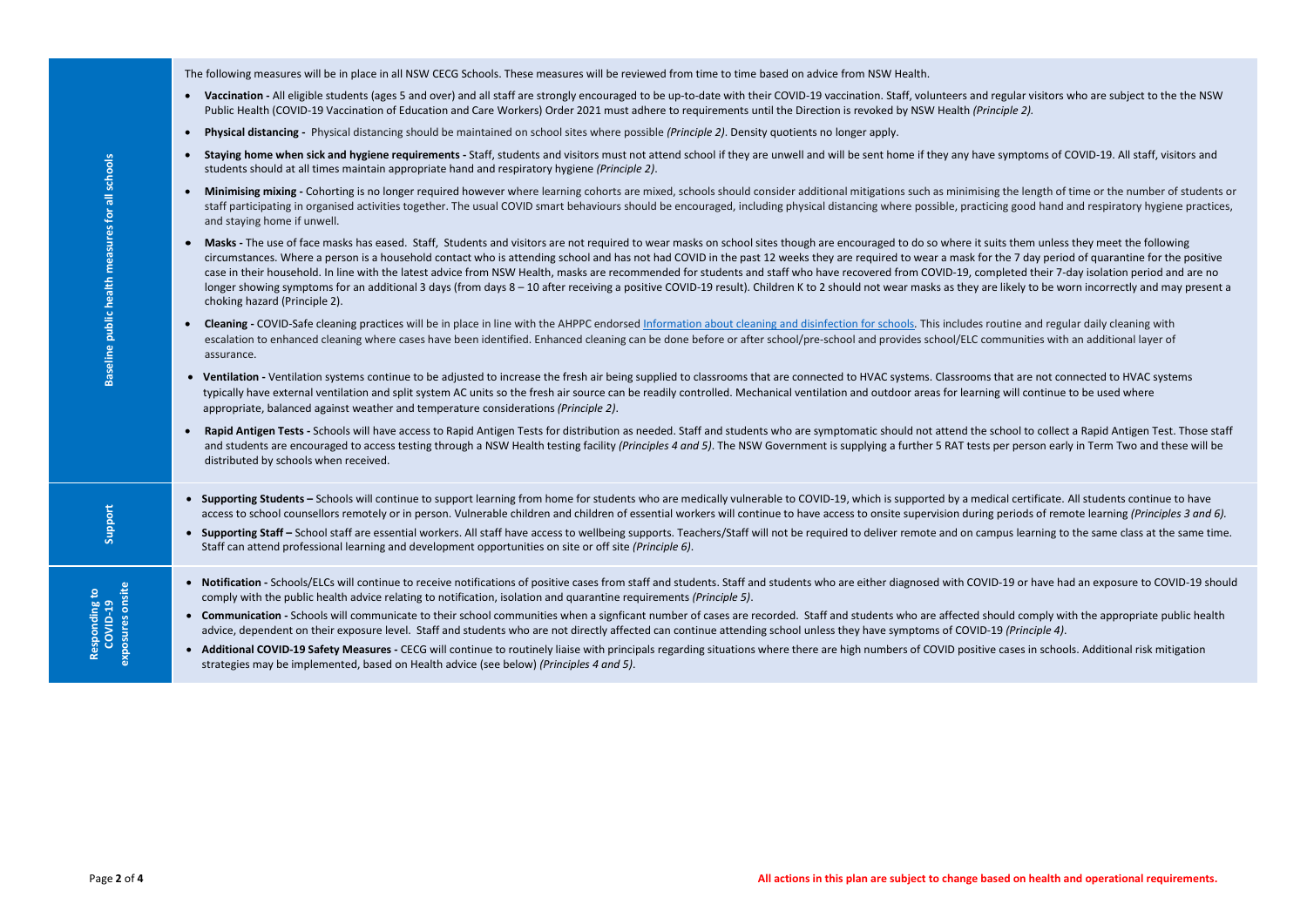be enacted in response to workforce shortages arising from

e. There should only be a minimum number of volunteers

<sup>e</sup> raitted activity (see below). Parents and carers can book an

| Additional COVID-19 safety measures | When there are high numbers of COVID-19 exposures at a CECG School, consideration will be given to whether any of the following additional COVID-19 Safety Measures should be reintroduced, with authorisation<br>by the CECG COVID Response Team. These measures aim to limit the potential for further transmission and will generally be limited to a short period of time (e.g. 1 to 2 weeks):<br>• Ceasing large indoor gatherings<br>Ceasing off site and inter-school acivities<br>$\bullet$<br>Masks - Staff, students in Years 7-12, and visitors may be asked to wear a mask when indoors and when physical distancing of 1.5 meters cannot be maintained.<br>Limiting parents and carers on site - Parents and carers may be asked not to attend a school/ELC site without an appointment.<br>Seperating cohorts of students - It may be necessary to cohort a particular class or year level so that they do not mix with other students or staff across the school.<br>$\bullet$<br><b>Symptomatic use of RATS</b> - that is, test before returning to school and again in 48 hours.<br>Remote learning - Some or all students may need to return to remote learning. This measure will be limited as much as possible, however may also be enacted in response to workforce shortages arising<br>COVID-19.                                                                                                                                                                                                                                                                                                                                                                                                                                                                                                                                                                           |
|-------------------------------------|----------------------------------------------------------------------------------------------------------------------------------------------------------------------------------------------------------------------------------------------------------------------------------------------------------------------------------------------------------------------------------------------------------------------------------------------------------------------------------------------------------------------------------------------------------------------------------------------------------------------------------------------------------------------------------------------------------------------------------------------------------------------------------------------------------------------------------------------------------------------------------------------------------------------------------------------------------------------------------------------------------------------------------------------------------------------------------------------------------------------------------------------------------------------------------------------------------------------------------------------------------------------------------------------------------------------------------------------------------------------------------------------------------------------------------------------------------------------------------------------------------------------------------------------------------------------------------------------------------------------------------------------------------------------------------------------------------------------------------------------------------------------------------------------------------------------------------------------------------------------------------------------------|
| Facilities<br>& hire                | School canteens and uniform stores can operate online and counter sales can occur with COVID safety business checklists in place.<br>$\bullet$<br>P&F/Council/School Community run fundraisers can go ahead on school sites with appropriate risk mitigation measures and COVID Safety Plans in place. There should only be a minimum number of voluntee<br>$\bullet$<br>(visitors to the school) necessary to coordinate fundraisers on site during school hours.<br>Hiring a school facility - For a hirer to access a school facility they must have a COVID-19 Safety Plan; including adhering to physical distancing and hygiene requirements. Private events held at a school facility<br>$\bullet$<br>must also comply with any applicable public health restrictions for events.                                                                                                                                                                                                                                                                                                                                                                                                                                                                                                                                                                                                                                                                                                                                                                                                                                                                                                                                                                                                                                                                                                           |
| Visitors                            | Parents and carers on school sites<br>Parents and carers can attend outdoor areas of the school site for drop off and pick up, or when attending a permitted activity (see below).<br>$\bullet$<br>Parents and carers can enter school classrooms or indoor settings with an appointment, including to access enrolment support, or when attending a permitted activity (see below). Parents and carers can boo<br>$\bullet$<br>appointment with their school.<br>Parents and carers must follow COVID smart measures (physical distancing, hygiene practices, staying away if unwell).<br>$\bullet$<br><b>CECG staff on school/ELC sites</b><br>CECG staff who provide a support service are permitted to enter the school site. This also includes allied health staff and other school support services.<br>CECG staff visits can resume by appointment where agreed to by the School Principal.<br>All staff must follow COVID safe measures (physical distancing, hygiene practices, staying away if unwell)<br>$\bullet$<br>Essential visitors, volunteers, and VIPs on school sites<br>Essential visitors are permitted to attend school sites. Essential visitors are considered to be anyone who provides a critical service to a student or staff member, including allied health. Student placements are consider<br>$\bullet$<br>also allowed.<br>Volunteers are permitted to attend school sites. Volunteers are considered to be anyone who provides a critical service to the school community, including canteen and uniform stores, parent volunteers, and<br>$\bullet$<br>P&F/Council run fundraisers.<br>VIPs are permitted to attend school sites by appointment following the usual approval processes.<br>$\bullet$<br>Essential visitors, volunteers and VIPs must follow COVID safe measures (physical distancing, hygiene practices, staying away if unwell)<br>$\bullet$ |
| Page 3 of 4                         | All actions in this plan are subject to change based on health and operational requirements.                                                                                                                                                                                                                                                                                                                                                                                                                                                                                                                                                                                                                                                                                                                                                                                                                                                                                                                                                                                                                                                                                                                                                                                                                                                                                                                                                                                                                                                                                                                                                                                                                                                                                                                                                                                                       |